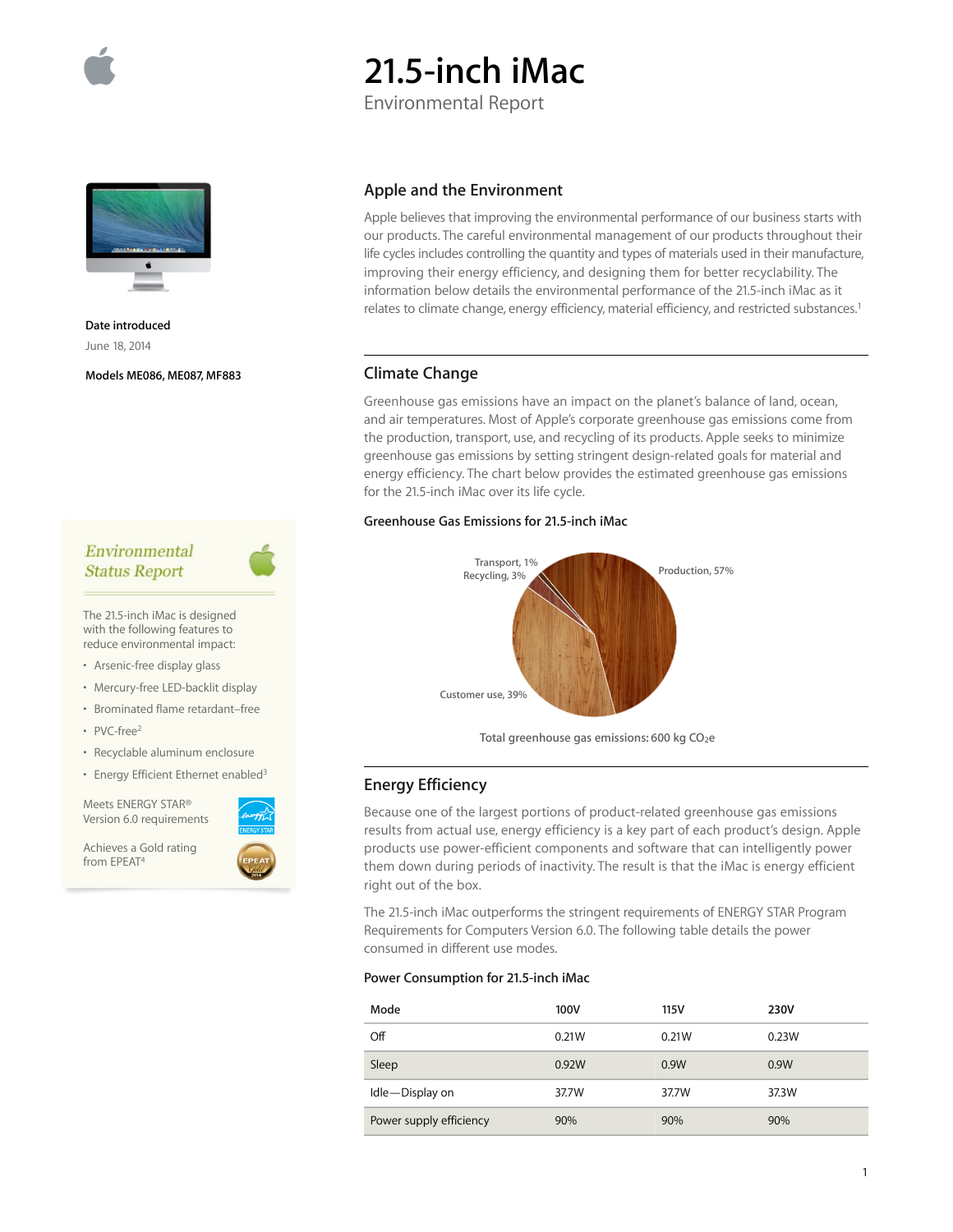#### **Continuous improvement of iMac design**



The 21.5-inch iMac retail packaging consumes 53 percent less volume and weighs 37 percent less than the original 15-inch iMac packaging.

## **Material Efficiency**

Apple's ultracompact product and packaging designs lead the industry in material efficiency. Reducing the material footprint of a product helps maximize shipping efficiency. It also helps reduce energy consumed during production, as well as material waste generated at the end of the product's life. The enclosure of the 21.5-inch iMac is made of aluminum and other materials that are highly desired by recyclers. The chart below details the materials used in this model.

#### **Material Use for 21.5-inch iMac**



#### **Packaging**

The packaging for the 21.5-inch iMac uses corrugated cardboard made from a minimum of 33 percent post-consumer recycled content. In addition, its retail packaging is extremely material efficient, consuming 53 percent less volume than packaging for the original 15-inch iMac. The following table details the materials used in its packaging.

## **Packaging for 21.5-inch iMac (U.S. Configurations)**

| Material                      | Retail box       | Retail and<br>shipping box |
|-------------------------------|------------------|----------------------------|
| Paper (corrugate, paperboard) | 1745q            | 2713q                      |
| Expanded polystyrene          | 431 <sub>q</sub> | 431q                       |
| Polypropylene (film, fabric)  | 61q              | 61q                        |
| Other plastics                | 17g              | 61q                        |

## **Restricted Substances**

Apple has long taken a leadership role in restricting harmful substances from its products and packaging. As part of this strategy, all Apple products comply with the strict European Directive on the Restriction of the Use of Certain Hazardous Substances in Electrical and Electronic Equipment, also known as the RoHS Directive. Examples of materials restricted by RoHS include lead, mercury, cadmium, hexavalent chromium, and the brominated flame retardants (BFRs) PBB and PBDE. The 21.5-inch iMac goes even further than the requirements of the RoHS Directive by incorporating the following more aggressive restrictions:

- Arsenic-free display glass
- Mercury-free LED-backlit display
- BFR-free
- PVC-free internal cables
- PVC-free AC power cord available in all regions except India and South Korea